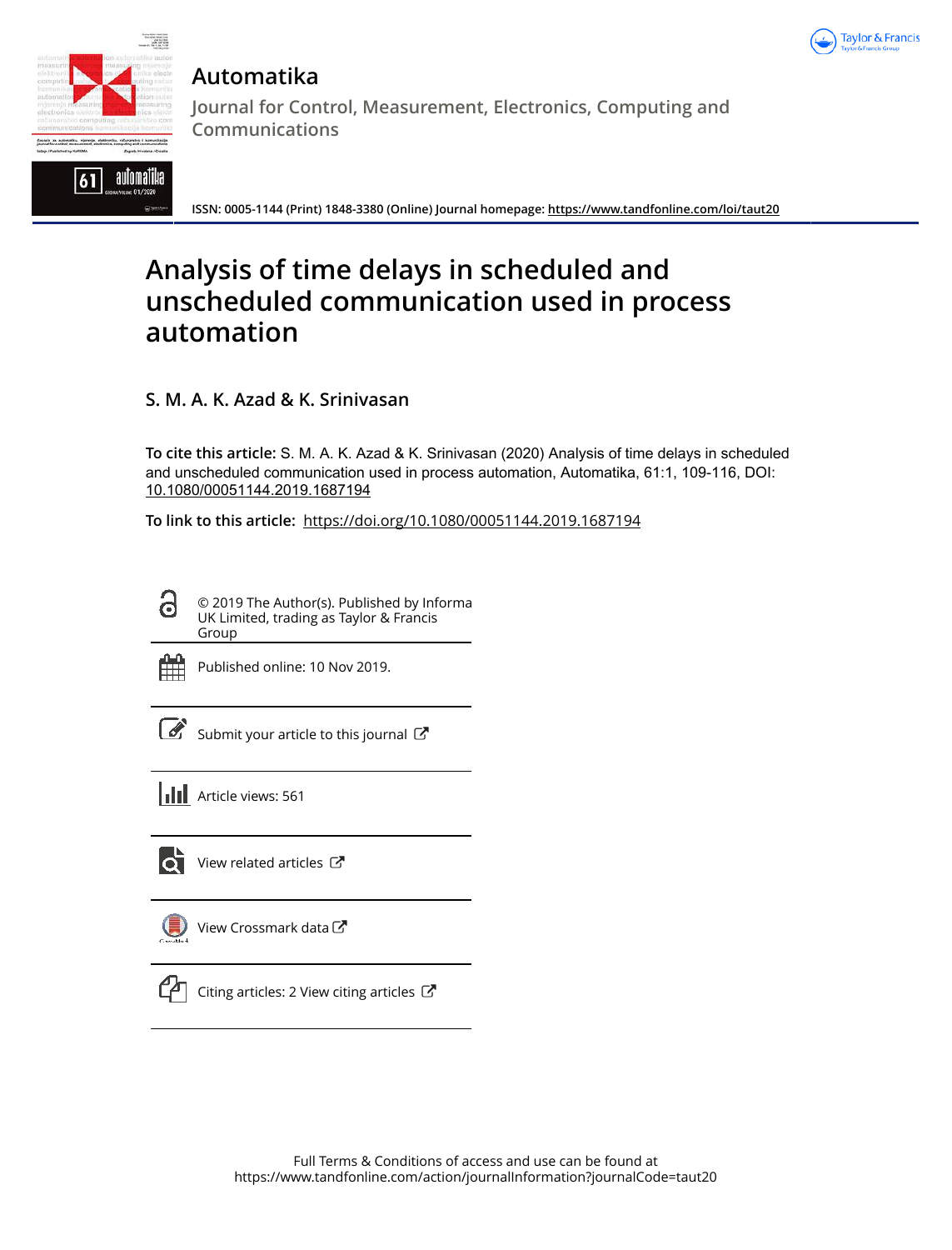Taylor & Francis

**a** OPEN ACCESS **a** Check for updates

# **Analysis of time delays in scheduled and unscheduled communication used in process automation**

#### S. M. A. K. Azad  $\bullet$  and K. Srinivasan

Department of Instrumentation and Control Engineering, National Institute of Technology, Trichy, India

#### ABSTRACT

This paper introduces a network model for analysing the time delays of scheduled and unscheduled communication services among field devices used in process automation. The proposed model is implemented by configuring multiple control loops of real-time field devices into a network. The consensus of the network is designed using segment checker<sup>TM</sup> simulation software. The simulated network of the field devices is re-configured for the proposed network model by mapping virtually. Every device is treated as a node in the network model and the real-time data is accessed. The time delays recorded for both scheduled and unscheduled communication of field-bus topology in simulation environment and the performance is compared with scheduled communication delay. The better bandwidth utilization and assignment of field device is achieved by introducing the unscheduled communication time delays in the network. It helps in the improvement of network capacity by accommodating more devices and reduces the commissioning cost.

#### ARTICLE HISTORY

Received 10 February 2018 Accepted 29 October 2019

#### **KEYWORDS**

Industrial communication; communication protocols; networked control systems; delay systems; scheduling; data acquisition

# **1. Introduction**

The real-time communication among the devices connected in a network is becoming more challenging in industrial control process automation. The communication or accessing the data is generally categorized as scheduled and unscheduled communication. Scheduled communication, sometimes also known as periodic service is a type of real-time data access in which time for data transfer is fixed. Unscheduled communication, also known as aperiodic service is priority-based data access during maintenance of the network configured with several field devices. The combination of scheduled and unscheduled establishes complete communication in a control loop. The time delays in the data access are very much essential for maintaining the better performance of the network.

Till now, many literature have been studied different methods on the scheduled communication with time delay. In 1979, Kuehn started scheduled services for data analysis in the multi-queue system with continuous cyclic service [1]. Further, Levy and Siddi used scheduled services with time delays for modelling and optimization for polling systems [2]. This cyclic service system is extended to discrete-time analysis with gated service by Dittmann and Hubner [3]. Furthermore, Tovar et al. has developed analytical models for token passing based systems by again utilizing the scheduled communication [4].

Foundation Fieldbus (FF) is one of the popular field buses used to access real-time data in process control applications [5]. FF incorporates the Data link layer (DLL) for the token-passing protocol in both scheduled and unscheduled communication among multiple devices establishing a dynamic network [5]. Scheduling the devices on the network for real-time data access is related to time response of the device and data transmission rate. The presence of the time delay in the network reduces the performance of the network and leads the process out of control. The analysis of time delays has become more essential in all eventbased system to maintain better results of transmission when multiple closed-loop systems are shared on a network to send real-time data with their corresponding controllers.

The research on the time delay in control communication of the process industry is limited to only periodic service in the literature [6–11]. Hong et al. introduced a bandwidth allocation scheme for FF which has selfdiagnostics features [12,13] with scheduled data in DLL of FF [14]. Further, Hong et al. continued the evaluation of bandwidth allocation for FF [15]. In 2004, Tian et al. discussed the stability of Internet congestion control with diverse delays [16]. Though the research extended to multi-agent systems with a time delay approach but still limited to scheduled service only [17,18]. As FF

**CONTACT** S. M. A. K. Azad **C** freedom\_smak@rediffmail.com **C** Department of Instrumentation and Control Engineering, National Institute of Technology, Trichy, India

© 2019 The Author(s). Published by Informa UK Limited, trading as Taylor & Francis Group

This is an Open Access article distributed under the terms of the Creative Commons Attribution License (http://creativecommons.org/licenses/by/4.0/), which permits unrestricted use, distribution, and reproduction in any medium, provided the original work is properly cited.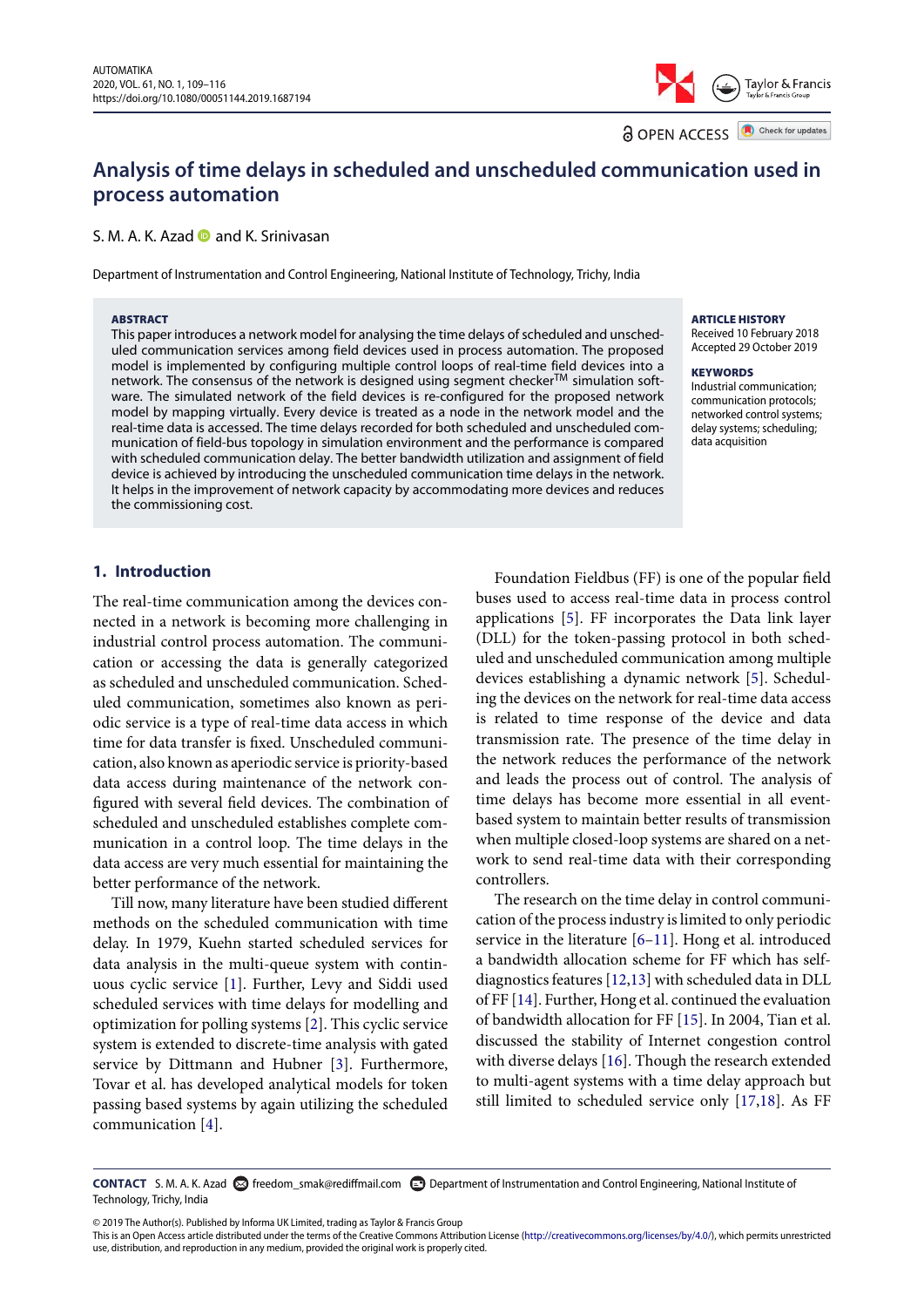DLL works on token passing service, the transmission of urgent, normal and time available data with priority to get more flexible data transmission [11]. Hong Hee Lee and Seung Ho Hong introduced the concept of virtual token rotation time (VTRT) for improving the delay analysis [19]. Real-time data transfer in time token protocol is categorized into synchronous and asynchronous messages. The data is periodic and being accessed at regular intervals is termed as synchronous and the messages are non-periodic and have no delivery time constraints are termed as asynchronous messages [20]. The concept of scheduled communication is revolted towards sampled-data synchronization for complex dynamical network in which the probabilistic delays and deterministic time-varying delay with the stochastic parameter by constructing a new Lyapnov – Krasovskii function [21]. Then researchers started working on the performance of the network with many techniques and for instance, Bianchi's approximation technique to analyse the performance of a network of adaptive event-based systems to a higher accurate degree [22]. The field of scheduled services then directed with event-triggered control methods for integrating the average consensus problem in multi-agent systems [23]. The existence of time delays in data transition among agents is considered as undirected and connected with graph theory. Large and continuous networks with mixed mode-dependent time delays have been investigated by finite-time synchronization with Lyapnov–Krasvokii function [24] and the analysis on both the constant and fast varying delays has done depending on decreasing Lyapunov–Krasovskii function [25].

From the above literature survey, it is found that the analysis of time delays is essential for network communication to improve performance. The above literature fails to include unscheduled communication services and its time delay. A mathematical model for analysing the delay time for critical data in FF introduced by Hong and Jang [7] was based on assumptions that token rotation time is independent and identical random variable [26] is not considered for unscheduled time delays. The Present paper introduces a network model for the analysis of delay time in both scheduled and unscheduled services for the FF network designed with a network simulator to get a more realistic approach. The time delays are compared with the proposed model and mathematical model. In this paper, the unscheduled events are generated with a priority at random time during scheduled service.When the network is accessed for unscheduled service, the scheduled service waits and delay increased. The total time of transmission with time delays are recorded for a particular TTRT. It is found that the saturation of the delay at TTRT increased in the present network model compared with the mathematical models of the literature. The improved delay time analysis helps in adjusting the configuration of the

segment with devices interconnected for better bandwidth allocation.

#### **2. Foundation Fieldbus**

Foundation Fieldbus (FF) is one of the leading communication protocol used for remote control in industrial process automation. FF is a digital and multi-drop communication that supports interoperability where FF devices are operated remotely. Transmitter or actuator with a control unit embedded in it is called a smart device, used to control the process remotely [26]. The FF communication protocol is similar to the OSI model with four layers out of which, data link layer (DLL) plays a vital role in accessing the data. The configuration of Foundation Fieldbus devices and their medium access satisfies IEC61158 standards. FF is a communication channel between the DeviceNet and Host system (Control System) for measuring the process value of multiple control loops connected in the network for a specified time slot [27]. The typical architecture of the communication network for FF is as shown in Figure 1.

In process control system, the configuration of FF is done by anyone of the host systems like programmable logic controller (PLC), distributed control system (DCS), etc. The interfacing of the host system with the FF segment through medium access control is supported by link active scheduler (LAS). An FF network is categorized into four segments and each segment can accommodate a minimum number of 2 FF devices and a maximum number of 32 FF devices. Scheduling the time period among the devices for realtime data access over the network is a challenging task. Each control loop executes and publishes the data with a transmission speed of 31.25Kbps for a fixed time period in periodic data transfer of a DLL in FF called Actual Token Rotation Time (ATRT) [19]. Urgent transmission of data is a priority-based access of a network during configuration of the new FF device for maintenance purpose and the time required by a token for urgent transmission of priority-based data is called Virtual Token Rotation Time (VTRT) [19]. In practical applications of process control, the FF network is reserved for a particular duration of time to complete urgent data transfer besides periodic data messages known as target token rotation time (TTRT). The sum of ATRT and VTRT should not exceed the target token rotation time, TTRT. Scheduling of medium access for real-time data transmission among FF devices is controlled by link active scheduler (LAS). In case of failure of LAS, FF devices with LAS functionalities will take care of the medium access control and those FF devices are called Link master devices (LMDs) whereas basic devices (BDs) are used for only data acquisition [5,18]. There exists a latency during control transfer from active mode to standby mode of LAS during the failure of active LAS [2]. Based on the FF segment design,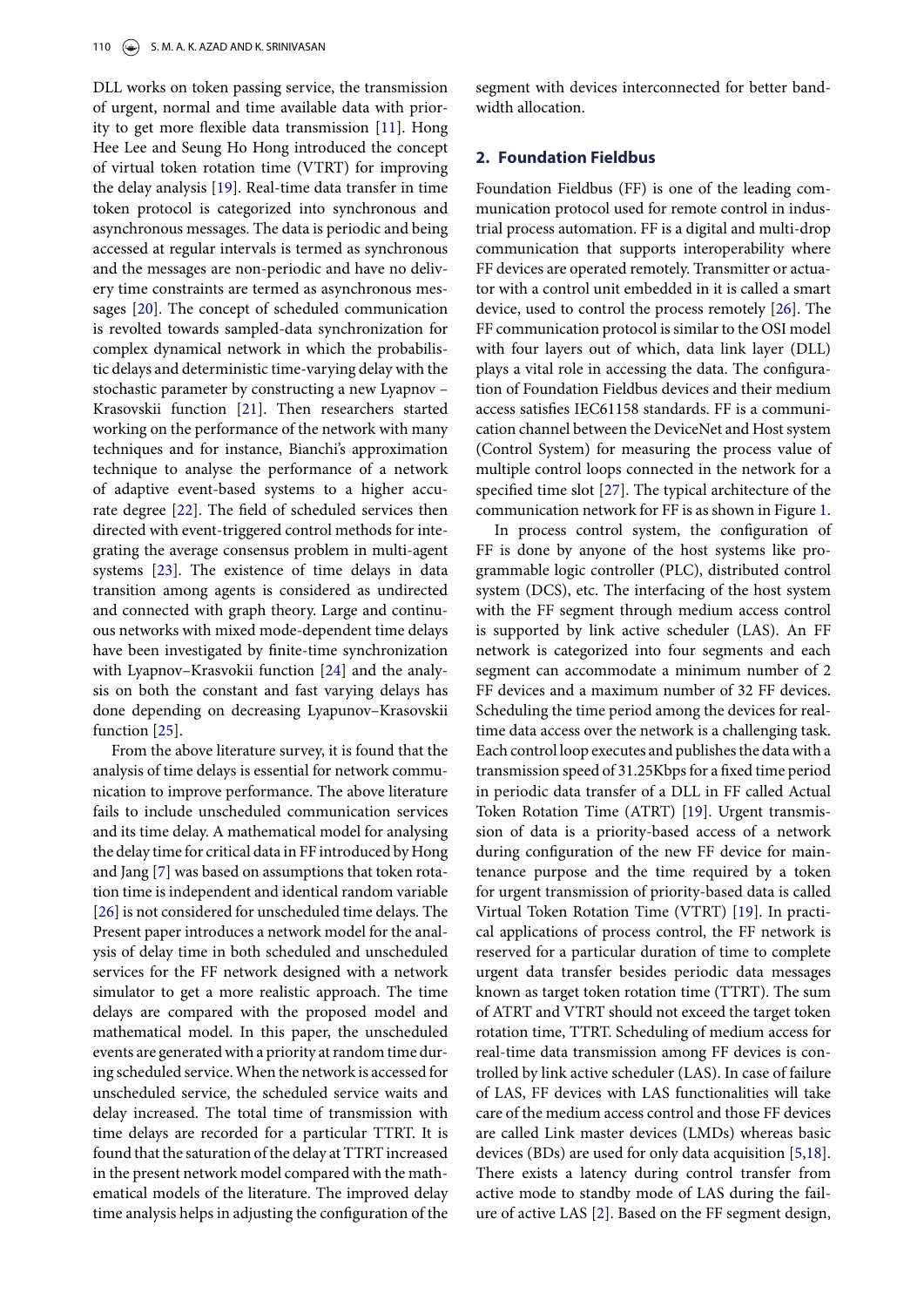

**Figure 1.** Schematic diagram of Foundation Fieldbus Segment.



**Figure 2.** Simulation of FF segment.

the topology of the network is validated using a segment checker simulation in section III.

#### **3. FF segment model**

The segment considered for the proposed model is designed in segment checker  $T^M$  for control loops with FF devices as shown in Figure 2. In scheduled communication, two message frames namely a pass token (Pt) and compels data (Cd) transmits by LAS to the basic devices for passing a token. The LAS sends the Cd message frame when scheduled service initiated by the control loop in a segment. The BD that receives

the Cd message frame starts transmitting the real-time data packet of periodic message and returns the token to LAS. In unscheduled service, the token passing service includes event triggered data transmission based on priority. The priorities are categorized as "0" for time critical and "1" for the time available respectively, and priority 1 is high as it is used for data access, the configuration of FF devices and another maintenance purpose [18]. The LAS evaluates ATRT for every complete cycle of transmitting the pass token frames to all the devices in a segment of the FF network and estimates the TTRT. The accuracy in the estimation of TTRT helps in the optimization of the network time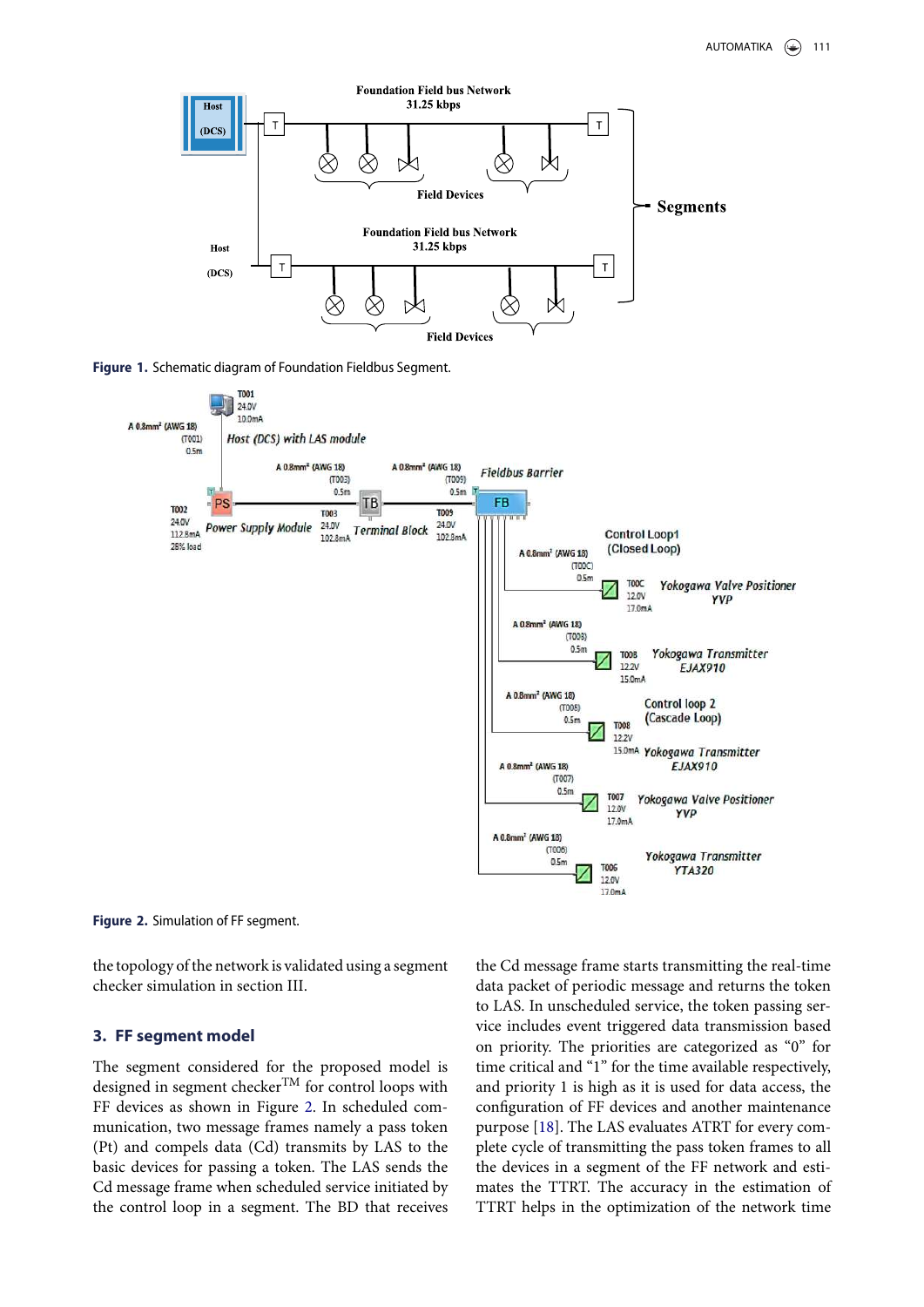

**Figure 3.** Band width allocation of segment.

and improves the configuration of the number of FF devices on each segment so that commissioning cost is reduced to a greater extent. In order to analyse the optimal time, the study of the delay time in FF is much more essential. The proposed network model gives a realistic approach for finding the time delays for both scheduled and unscheduled services with real-time FF devices connected in a segment.

As Fieldbus is constrained to a rate of 31.25 Kbps, the only way to transmit additional information is to increase the cycle time. Bandwidth allocation for the segment model is shown in Figure 3. Bandwidth for periodic data transmission is purely based on the BD or LMD configured to the segment with the corresponding address in a segment. The total bandwidth required can be estimated using the formula as shown in Equation (1).

$$
T_L = (N_p + N_c) \ast 50 \tag{1}
$$

where  $T_L$  is time to execute all function blocks in loops,  $N_p$  is the number of devices on the network,  $N_c$  is number of communications with the HMI

As per the statistics, the significant percentage of communication on H1 network relies on unscheduled communication and the minimum event-based communication time is 70% to 80% for a newly commissioned segment. Scheduled traffic time may be determined by the summation of the individual function block execution time and the publish time on the network. The Execution time of FF devices used for the proposed network is tabulated in Table 1. Networkbased FF segment model is developed in section IV, configuring all the FF devices as nodes in the segment. The delay times and the network topology is incorporated in the model for better analysis.

#### **4. Proposed network model**

Hong and Ko developed a simulation model [8] and Kelton et al. developed ARENA in 2002 [9] on FF network to investigate network performance characteristics. Later in 2010, Lee and Hong developed a computer simulation model [18] using event scheduling scheme. Cassandras and Lafortune introduced discrete time systems for event sceduling developed in C# and run by PC [17]. However, the schemes involved in

#### **Table 1.** Execution Time of FF network devices.

| Device                                | Tag                                  | <b>Execution Time</b><br>(ms) |
|---------------------------------------|--------------------------------------|-------------------------------|
| Host System (PID<br>circulation time) | Not Applicable                       | 15                            |
| Compel Data                           | Not Applicable                       | 20                            |
| Device 1 - Al (Analog<br>input)       | (Temperature Transmitter)<br>$TT-1$  | 25                            |
| Device 2 - PID                        | (Temperature Controller)<br>$TC-1$   | 90                            |
| Device 3 - PID                        | (Pressure Controller) PC-2           | 80                            |
| Device 4 - PID                        | (Temperature Control<br>Valve) TCV-1 | 40                            |
| Device 5 – AO (Analog<br>Output)      | (Pressure Valve) PV-2                | 75                            |

previous research are purely based on the mathematical approach with static time delays. Also, simulation results on C# fail to introduce the unscheduled time delay to develop real-time model of the Data Link Layer of the FF Segment. The present network-based model is developed for the FF segment as per the standards of Foundation Fieldbus for a better analysis of time critical and time available data transmission services. The network model is derived from the FF segment simulation of Figure 2 and all the FF devices are configured as the nodes in the network simulator (NS2) environment with real-time parameters of FF devices for scheduled and unscheduled data transmission as shown in Figure 5. The network simulator provides the realtime approach to measure the time delay for all network topologies with more accuracy in real-time applications [8,21,28]. This simulator is exclusively used to measure the delay time of data transmission in different communication protocols [21,28]. In the proposed network model, two control loops are configured with five FF devices and their description is given in Table 2. The host device is labelled as T001 in the segment model is mapped as node "0" and named as LAS in the network model.

Similarly, the tags T006, T007, T008, T00B and T00C in the segment model are mapped with the nodes 3,5,4,1 and 2 respectively constituting multi-agent control loops on the network. Also, it is assumed that the tags T002, T003, and T009 as dummy nodes in the segment model are not configured in the network model as these nodes do not offer any delays on the network. The Mapping of tags with corresponding segment devices is tabulated in Table 2. Bus topology and token passing service are embedded among the nodes created in the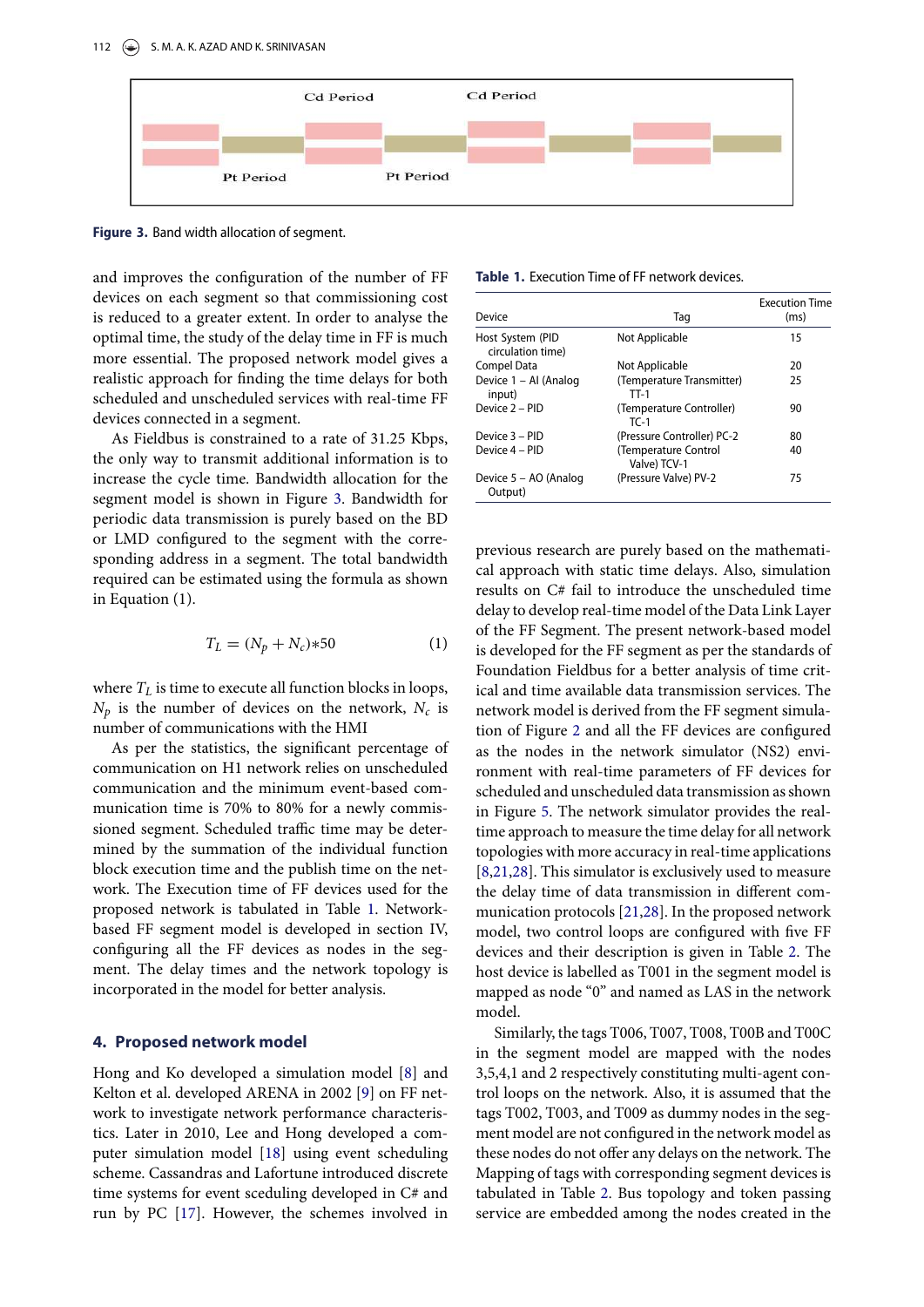**Table 2.** FF Devices with Model and Tag Names of Proposed Segment.

| Device model          | Device type                      | Quantity | Tag name         | Network model nodes |  |
|-----------------------|----------------------------------|----------|------------------|---------------------|--|
| EJX910                | Yokogawa Flow Transmitter        |          | T00B.T008        | 1 and 4             |  |
| Host                  | (DCS) LAS                        |          | T <sub>001</sub> | 0                   |  |
| Power Supply          | Power Supply Module (24.0 V)     |          | T002             | $NA*$               |  |
| R4D0-FB-IA8           | Fieldbus Barrier                 |          | T009             | $NA*$               |  |
| <b>Terminal Block</b> | <b>Terminal Block Module</b>     |          | T003             | $NA*$               |  |
| YTA320                | Yokogawa Temperature Transmitter |          | T006             |                     |  |
| <b>YVP</b>            | Yokogawa Valve Positioner        |          | T00C,T007        | $2$ and 5           |  |

Note: \*Not applicable.



**Figure 4.** Flow chart of LAS used in network model.

proposed network. Scheduled data transmission occurs once LAS starts sending token and Compel data to one of the basic device, say "BD1" in a segment and BD1 receives token "Pt" and returns the token with the data packet to LAS. The allocation of time slots for Cd and Pt is explained in Figure 3 which is known as Bandwidth. During this transmission of data between any two nodes, the other nodes can not access the network but, they can execute internally and wait for the next Cd. The flow of token transmission on the network is described in the flow chart of Figure 4. It has assumed that when time critical or scheduled service is commenced, no other data transmission is allowed except event based or unscheduled service since it is considered as high priority services. Both priorities are considered and the effect of performance is discussed in this paper.

### **5. Results and discussions**

The results obtained from the proposed network model of the FF segment are compared with the results obtained from the mathematical model of Hong and Jang [7], a simulation model of Hong and Ko [8] and the



**Figure 5.** Network model in network simulator.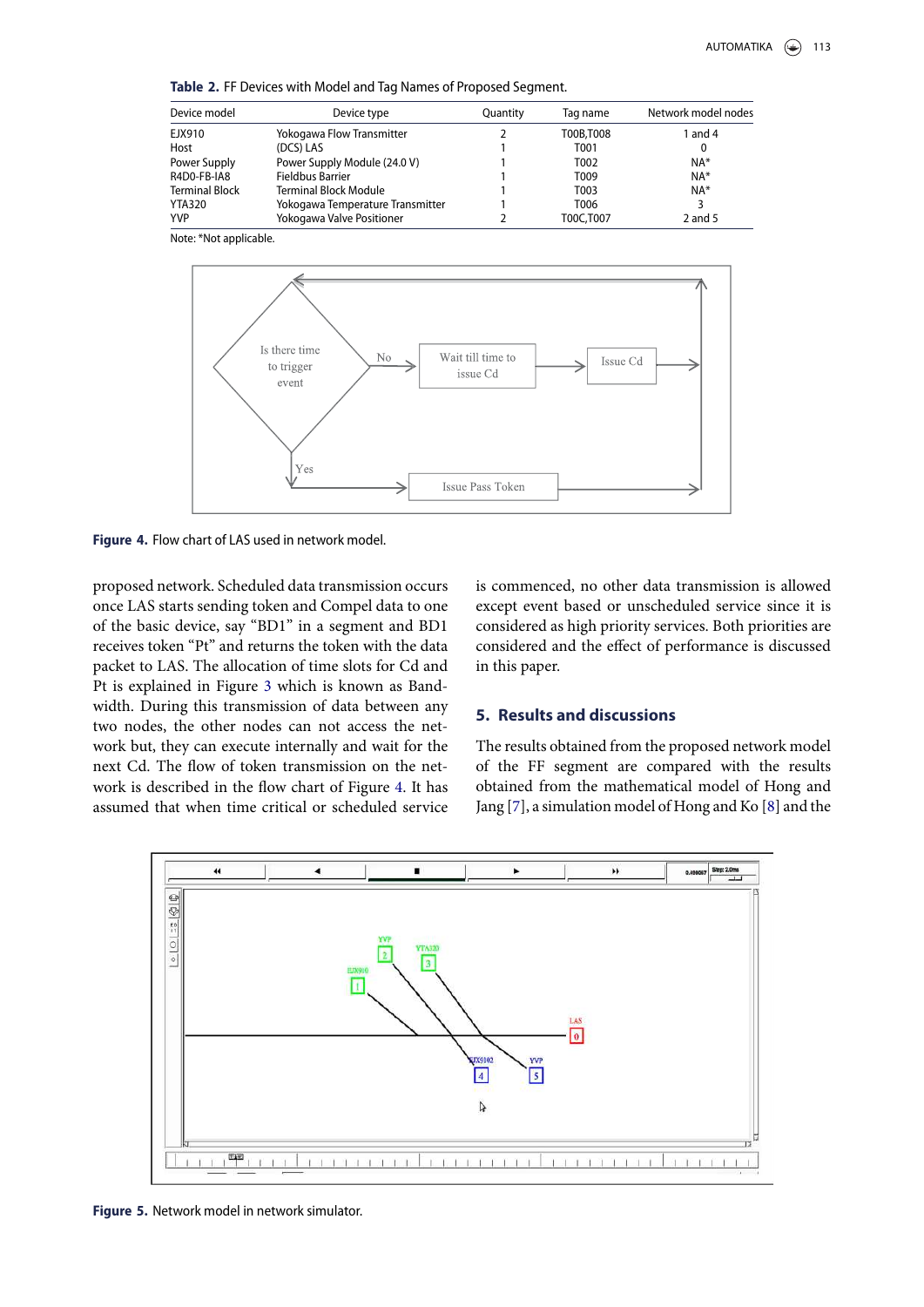**Table 3.** Network parameters for delay investigation.

| $b_0$ (ms) | $b_1$ (ms) | $I_0$ (ms <sup>-1</sup> ) | $l_1$ (ms <sup>-1</sup> ) | $T_0$ (ms) |
|------------|------------|---------------------------|---------------------------|------------|
| 19.2       | 68.352     | 0.00057                   | 0.00016                   | 410.1/600  |

revised mathematical model of Yong H. Lee and Seung Ho Hong [18]. With respect to the FF segment, network model is developed using network simulator and the delays for both time critical and time available services as shown in Figure 5. The time delays of both time critical and time available data are functions of TTRT irrespective of the number of priority queues since the priority is considered as either "1" or "0" for LAS provides token passing service. The network parameters used for the mathematical model [11] shown in Table 3 are considered for the present network-based model in this paper for a better comparison of the results.

The traffic load on network is defined is as in Equation (2)

$$
T_L = a_0 l_0 b_0 + a_1 l_1 b_1 \tag{2}
$$

where *a*, number of both priority queue;  $a_0$  number of priority "0" queue;  $a_1$ , number of priority "1" queue;  $l_0$ , arrival rate of priority "0";  $l_1$ , Arrival rate of priority "1";  $T_L$ , Traffic Load;  $b_0$ , Transmission time of period of priority "0";  $b_1$ , Transmission time of period of priority "1";  $T_0 = D_r + D_p$ , Token overhead time of a token,  $D_r$ , Residual delay;  $D_p$ , Propagation delay.

For network model,

$$
T_L = a(l_0b_0 + l_1b_1)
$$
 (3)

In the present network model,  $a = a_0 = a_1$  as the traffic load is purely depending on the arrival rate of priorities, but not on the number of priorities. It is observed that "a" is almost same for the priority queues from the network model simulation and  $T<sub>L</sub>$  is proportional to the sum of products of arrival rate and transmission period for both priorities.

The comparison of time delays with reference to TTRT of network-based model (NBM) with simulation model (SM) [11], mathematical model (HJMM) [8] and revised mathematical model (LHMM) [10] are shown in Figure 6 for time-critical data and in Figure 7 for time available data respectively. In [11], when TTRT is less than  $T_0 = 410.1$  ms only time-critical data is transmitted with a delay of 570 ms whereas, from NBM, it is observed that till TTRT reaches  $T_0 = 700$  ms, the timecritical data are transmitted with the delay time as per schedule in the network. When TTRT is greater than 700 ms, the FF network is allowed to share time available data based on unscheduled communication as the event triggered by accessing live list data which results in an increase in delay time at that instant.

Also, TTRT at 1000 ms, the time delay for timecritical data service is 560 ms for LHMM and HJMM whereas 470 ms for NBM. Again at 1500 ms of TTRT, the time delay for time-critical data service is 540 ms for LHMM and HJMM whereas, 620 ms for NBM. The slight difference of 90 and 80 ms is observed till 1500 ms of TTRT. After 1500 ms, the delay time starts saturating for LHMM and LHMM as the time delays are fixed and scheduled for all control loops. But in the case of NBM, the delay time continues to increase as the delays are dynamic due to the existence of events on the network.

Saturation starts after 2000 ms of TTRT for NBM which is observed in Figure 6. In case of time available data service, a small change in TTRT effects more delay



**Figure 6.** Delay of time-critical data.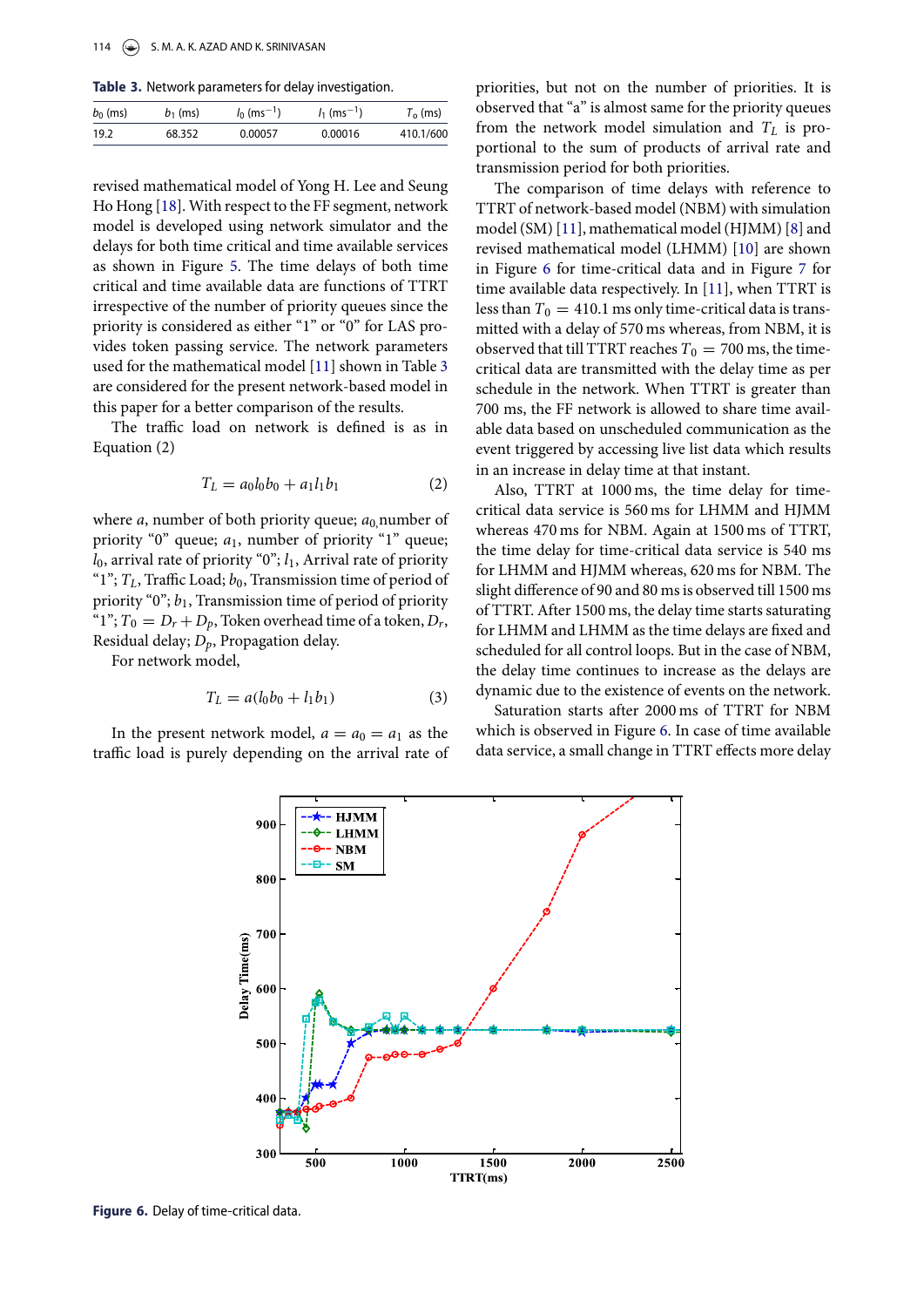

**Figure 7.** Delay time of time available data.

time for LHMM, HJMM and SM which is observed in Figure 7. When TTRT is around 500 ms, the delay time for LHMM, HJMM and SM reachs their maximum of 4400, 2000 and 4600 ms respectively whereas for NBM the maximum time delay is 6400 ms. It is also observed in the simulation model that the traffic load increases with the number of nodes in the network. But in practice, the number of nodes in the FF segment is designed in such a way that the increase in traffic load is negligible as the data transmission on the network is allowed only between one node to LAS or node to node at a time. No other node is allowed to publish the data on the network during the data transmission in DLL of FF. In general, TTRT is fixed for an FF segment accommodating a minimum of 2 devices to a maximum of 32 devices. The configuration of devices is improved with the optimal allocation of the delays which is achieved with the analysis of based model analysis.

#### **6. Conclusion and future work**

The Proposed network-based model used for time delay analysis of a network segment for FF is simulated by introducing unscheduled communication and scheduled services in real-time data transmission. Unlike the previous study in [8,10,11], the proposed network model introduced unscheduled communication in addition to scheduled communication to evaluate the time delays in time critical and time available data. The time delays for time critical and time available services are analysed and compared with the mathematical and simulation models. It is found that the difference in delay time is countable for TTRT greater than 700 and 1000 ms respectively. The time delay saturation points at TTRT are discussed and the validation of the

network model segment is done using the network simulator. The Bandwidth improvement will be achieved by using the proposed approach which helps in accommodating more field devices and hence it reduces the installation cost.

## **Disclosure statement**

No potential conflict of interest was reported by the authors.

#### **ORCID**

S. M. A. K. Azad  $\bullet$  http://orcid.org/0000-0003-0517-2488

#### **References**

- [1] Kuehn PJ. Multiqueue systems with nonexhaustive cyclic service. Bell Syst Tech J. 1979;58(3):671–698.
- [2] Levy H, Sidi M. Polling systems: applications, modeling, and optimization. IEEE Trans Commun. 1990;38(10): 1750–1760.
- [3] Dittmann R, Hübner F. Discrete-time analysis of a cyclic service system with gated limited service. 1993.
- [4] Tovar E, Vasques F, Burns A. Supporting real-time distributed computer-controlled systems with multihop P-NET networks. Control Eng Pract. 1999;7(8): 1015–1025.
- [5] Specifications, F. O. U. N. D. A. T. I. O. N. T. M. Data link protocol specifications. 1997.
- Åström KJ, Bernhardsson B. Comparison of periodic and event based sampling for first-order stochastic systems. In Proceedings of the 14th IFAC World congress, 11; Citeseer; 1999. pp. 301–306
- [7] Hong SH, Jang BD. Time-critical data transmission in the Foundation Fieldbus. In ISIE 2001. 2001 IEEE International Symposium on Industrial Electronics Proceedings (Cat. No. 01TH8570), 1, IEEE; 2001. pp. 555–559.
- [8] Hong SH, Ko SJ. A simulation study on the performance analysis of the data link layer of IEC/ISA fieldbus. Simulation. 2001;76(2):109–118.